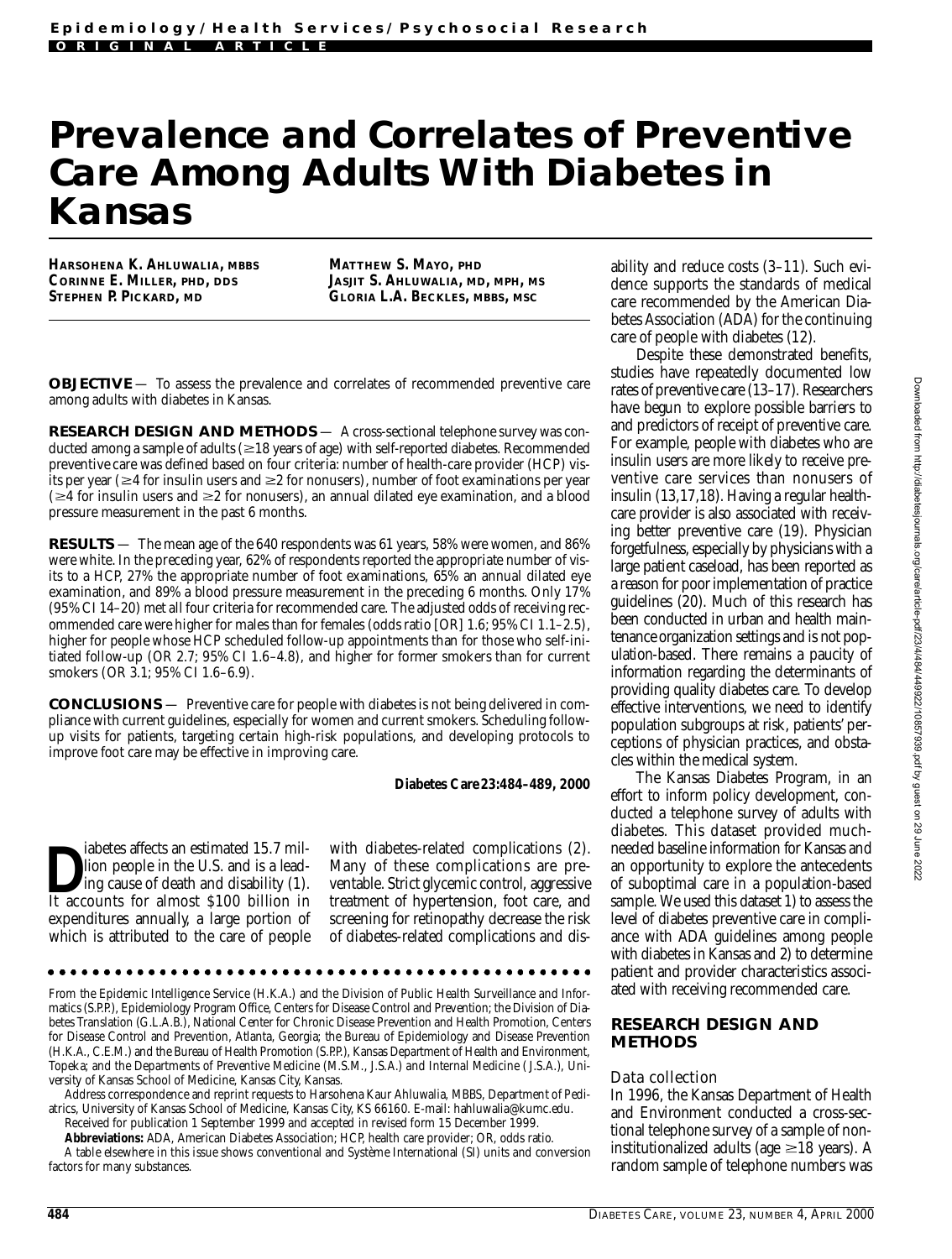generated from a list of all telephone prefixes in Kansas and prescreened to eliminate businesses, institutions, and nonworking numbers. Almost all the 20,000 residential telephone numbers so obtained were contacted. Eligible participants were identified by asking, "Does an adult, 18 years or older, in your household have diabetes?" Qualifying households (*n* = 842) were called back at a later date to conduct the interview. The p revalence of diabetes in the population screened  $(4.2%)$  was similar to national estimates  $(3.9%)$   $(1)$ .

In households reporting more than one member with diabetes, only one among the eligible participants was randomly selected using a Kish table (21). Trained interviewers administered a 77-item questionnaire to survey participants after obtaining verbal consent. This was designed to obtain data on demographic characteristics and clinical status, including complications caused by diabetes, presence of risk factors, access to health care, and use of diabetes-related preventive care services. To maintain confidentiality, no identifying information was collected.

#### Outcome measures

The outcome of interest for this study, recommended care, was defined based on four criteria selected from the 1996 ADA standards of care  $(12)$ . First, an appropriate number of visits to the health care provider (HCP) in the past year for diabetes care , defined as four or more visits for insulin users and two or more visits for nonusers of insulin. Similarly, criteria for foot care required four or more foot exams per year for insulin users and two or more foot exams for nonusers. A primary HCP or a podiatrist may have conducted the foot exams. The other criteria were reporting a blood pressure measurement within the past 6 months and a dilated eye exam within the past year. Respondents were considered to have received recommended care only if all four criteria were met.

# Independent variables

The following variables were treated as potential correlates of receipt of recommended care. Indicators of sociodemographic status were age, sex, race, level of education, and urban or rural residence. Urban residence was defined as selfreported residence in a metropolitan statistical area (22).

Clinical status variables were type and duration of diabetes, insulin use, diabetesrelated complications, and hypertension. People were classified as having type 1 diabetes if their age at diagnosis was  $\leq 30$ years and they currently used insulin; all others were classified as having type 2 diabetes (23). Respondents were asked a forced-choice question "Has your diabetes caused you any of the following health problems?" to identify diabetes-related complications. They affirmed or denied the presence of the following complications: loss of vision, loss of kidney function, losing protein in urine, skin sores or ulcers, numbness, tingling or pain of lower extremities, amputation, heart disease, and frequent infections. Respondents were then categorized as either reporting one or more complications or none. Having ever been told that they had high blood pressure was used to identify people with hypertension.

Cardiovascular disease risk factors studied were obesity, physical activity, and smoking status. BMI, a measure of obesity computed from self-reported weight and height (kg/m²), was used as a continuous variable in analysis. Respondents were classified as normal weight (BMI  $\langle 25 \rangle$ , overweight (BMI  $\geq$  25 and  $\lt$  30), or obese ( $\text{BMI} \geq 30$ ) for descriptive purposes (24). Respondents were categorized as active if they reported physical activity lasting 20 min or longer three or more times a week. Individuals who did not meet these criteria were categorized as inactive  $(25)$ . Persons were classified as never smokers if they reported smoking fewer than 100 cigarettes in their lifetime, as former smokers if they reported smoking at least 100 cigarettes but none at the time of the survey, and as current smokers if they were still smoking (25).

Health-care access indicators included reporting any insurance coverage, having a regular HCP, reporting problems paying for diabetes supplies, and reporting being unable to see a health-care provider due to cost concerns. In addition, we also queried whether patients' appointments were scheduled by their HCP or whether their follow-up was self-initiated (i.e., they scheduled the appointment themselves or walked in as needed).

# Analytic procedures

Categorical variables were summarized as frequencies and percentages; means and SDs were calculated for continuous variables. Fisher's exact test was used to assess the bivariate relation between recommended care and categorical variables; odds ratios (ORs) were calculated to

describe the strength of the associations. Two sample t tests were used to determine whether mean values of continuous variables for those who received recommended care and those who did not were statistically different. Differences were considered to be significant at  $P \leq 0.05$ .

Logistic regression models were constructed with receiving or not receiving recommended care as the dependent variable. We selected independent variables based on the results of the bivariate analysis and others that were relevant based on published literature. The stepwise logistic regression procedure was used to determine which factors were independent correlates of recommended care and to calculate the adjusted ORs for receiving recommended care. The 0.05 level of significance was used to determine which factors entered or left the model at each iteration. The SAS statistical package (Version 6.12 for Windows; SAS Institute, Cary, NC) was used for all analytic procedures  $(26)$ .

RESULTS  $-$  Of 842 adults eligible for the survey, 640 (76.0%) completed the interview; 99 (11.8%) denied having an eligible participant when called back, 49 (5.8%) were lost to follow-up, 40 (4.8%) refused to participate, and 14 (1.7%) were unable to communicate. Only 20 households had more than one member with diabetes.

Characteristics of survey respondents are detailed in Table 1. Most respondents were elderly, white, educated, had type 2 diabetes, and had insurance. Diabetesrelated complications were reported by two-thirds of respondents. Numbness, tingling, or pain of the lower extremities was the most frequently reported complication  $(45.5\%)$ , followed by vision problems (25.9%) and heart disease (16.9%).

# Preventive care practices

Visits to a HCP in compliance with ADA guidelines were reported by 62.3% of all respondents; however, 12.2% of respondents had not visited a HCP in the past year. The proportion of respondents reporting foot examinations in compliance with guidelines was 27.2%; nearly half (45.2%) reported no foot examinations in the past year. Most respondents (88.8%) had received a blood pressure measurement within the past 6 months. Although 64.5% reported a dilated eye examination in the past year, 7.7% of all respondents had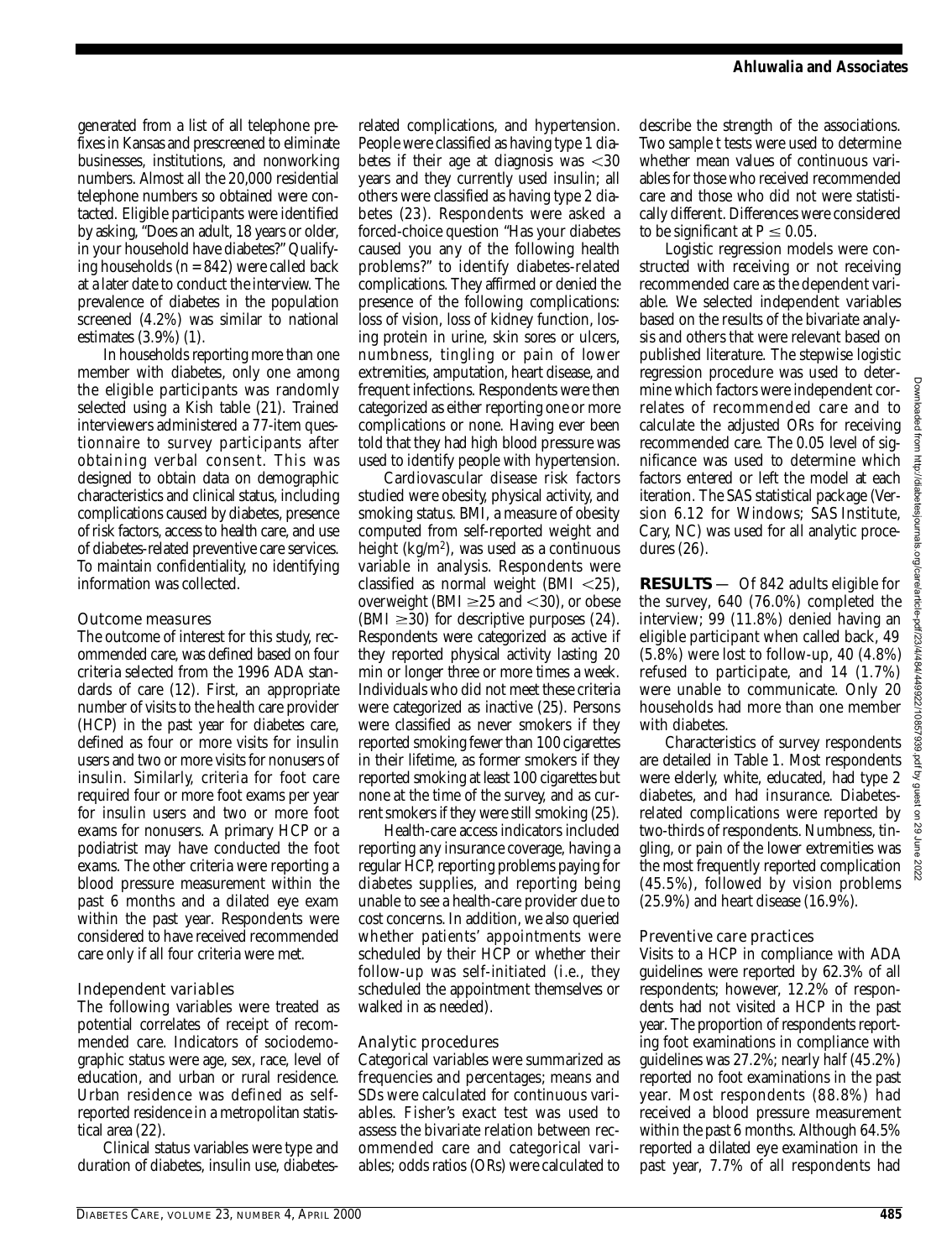never had a dilated eye examination. Overall, 17.3% of all respondents met all four criteria for recommended care .

Insulin users and nonusers differed in their compliance with individual ADA guidelines. Insulin users reported more HCP visits (mean  $6.2$  vs.  $3.\overline{6}$ ), as well as more foot exams (mean 3.3 vs. 1.9), in the p receding year than nonusers of insulin. However, they were less likely to be in compliance with the ADA standards, which require them to have twice as many visits and foot exams than nonusers of insulin ( Table 2). Where the ADA standard had the same criteria for both groups, namely annual eye exam, insulin users performed better than nonusers. Interestingly, equivalent proportions of users and nonusers of insulin met all four criteria for recommended care.

Characteristics associated with receiving recommended care We found statistically significant bivariate associations between receipt of recommended care and the following variables: having a regular HCP (OR 8.6; 95% CI 1.2–63.5), having insurance (2.9; 1.0–8.2), having a HCP who scheduled the follow-up appointment (2.7; 1.6–4.7), being a former smoker (2.2; 1.5–3.4), being physically active (2.0; 1.3–3.1), being male  $(1.6; 1.1–2.5)$ , and reporting problems with paying for diabetic supplies (1.6; 1.0–2.6). There was no significant association between receiving recommended care and age, race, education, residence in a metropolitan statistical area, duration or type of diabetes, insulin use, presence of diabetes-related complications, hypertension, obesity, or being unable to see a HCP because of cost concerns.

Results of the multiple logistic regression modeling indicate that the adjusted odds of receiving recommended care were higher for males than for females (OR 1.6; 95% CI 1.1–2.5;  $P < 0.05$ ), higher for people whose health-care provider scheduled follow-up appointments than for those who scheduled appointments themselves  $(2.7; 1.6-4.8; P < 0.001)$ , and higher for former smokers than for current smokers  $(3.1; 1.6-6.9; P < 0.01)$ . Although never smokers were more likely to receive recommended care than current smokers, this association had borderline significance (2.0; 1.0–4.4; *P* = 0.06). The Hosmer and Lemeshow goodness-of-fit test yielded a *P* value of 0.97, indicating a wellfitted model (27).

| Table 1-Characteristics of adults with selfeported diabetes in Kansas, 1996 |  |
|-----------------------------------------------------------------------------|--|
|-----------------------------------------------------------------------------|--|

| n                                                  | 640             |
|----------------------------------------------------|-----------------|
| Sociodemographic characteristics                   |                 |
| Age (years)                                        | $61.0 \pm 15.2$ |
| Female                                             | 58.3            |
| Ethnicity                                          |                 |
| White                                              | 86.3            |
| African-American                                   | 7.0             |
| Other                                              | 6.7             |
| Education                                          |                 |
| Some college                                       | 42.5            |
| High school graduate                               | 39.4            |
| Some high school                                   | 18.1            |
| Residence in metropolitan statistical area (urban) | 43.1            |
| Clinical status                                    |                 |
| Duration of diabetes (years)                       | $11.4 \pm 10.6$ |
| Type of diabetes*                                  |                 |
| Type 1                                             | 7.7             |
| Type 2                                             | 87.8            |
| Not classified                                     | 4.5             |
| Insulin use                                        |                 |
| Yes                                                | 39.7            |
| No                                                 | 60.3            |
| Diabetes-related complications <sup>†</sup>        | 63.6            |
| Hypertension                                       | 57.1            |
| Behavioral risk factors                            |                 |
| BMI                                                |                 |
| Overweight (BMI $\geq$ 25<30)                      | 32.9            |
| Obese (BMI $\geq$ 30)                              | 45.0            |
| Smoking status                                     |                 |
| Current smoker                                     | 14.9            |
| Former smoker                                      | 34.8            |
| Never smoker                                       | 50.2            |
| Physically inactive‡                               | 60.3            |
| Health care access                                 |                 |
| Insurance coverage                                 | 91.2            |
| <b>Regular HCP</b>                                 | 93.8            |
| Reported problem paying for supplies               | 23.8            |
| Unable to see HCP because of cost                  | 13.3            |
| Follow-up appointment scheduled by HCP             | 67.8            |

Data are *n*, means  $\pm$  SD, or %. \*Type 1 diabetes is defined as age at onset < 30 years and insulin user; type 2 diabetes is defined as all other diabetic subjects. †Affirmed presence of one or more of the following complications: loss of vision; loss of kidney function; losing protein in urine; skin sores or ulcers; numbness, tingling, or pain of lower extremities; amputation; heart disease; and frequent infections. ‡Less than 20 minutes of activity or less than three times a week.

Gi ven the s trong association between HCP-scheduled appointments and receipt of recommended care, we examined this variable further (Table 3). Persons with HCP-scheduled appointments reported a higher prevalence for each individual criterion as well as for the combined recommended care measure than people with self-initiated appointments. This difference was statistically significant for all variables except eye exams.

**CONCLUSIONS** — The findings of this study indicate that less than a fifth of adults with diabetes in Kansas receive preventive care in compliance with the ADA guidelines as assessed by four selected indicators, with lack of foot care being a primary contributor. Approximately half of all respondents had not received a foot exam in the past year. Even reporting a lower extremity complication did not increase the likelihood of receiving appropriate foot examinations.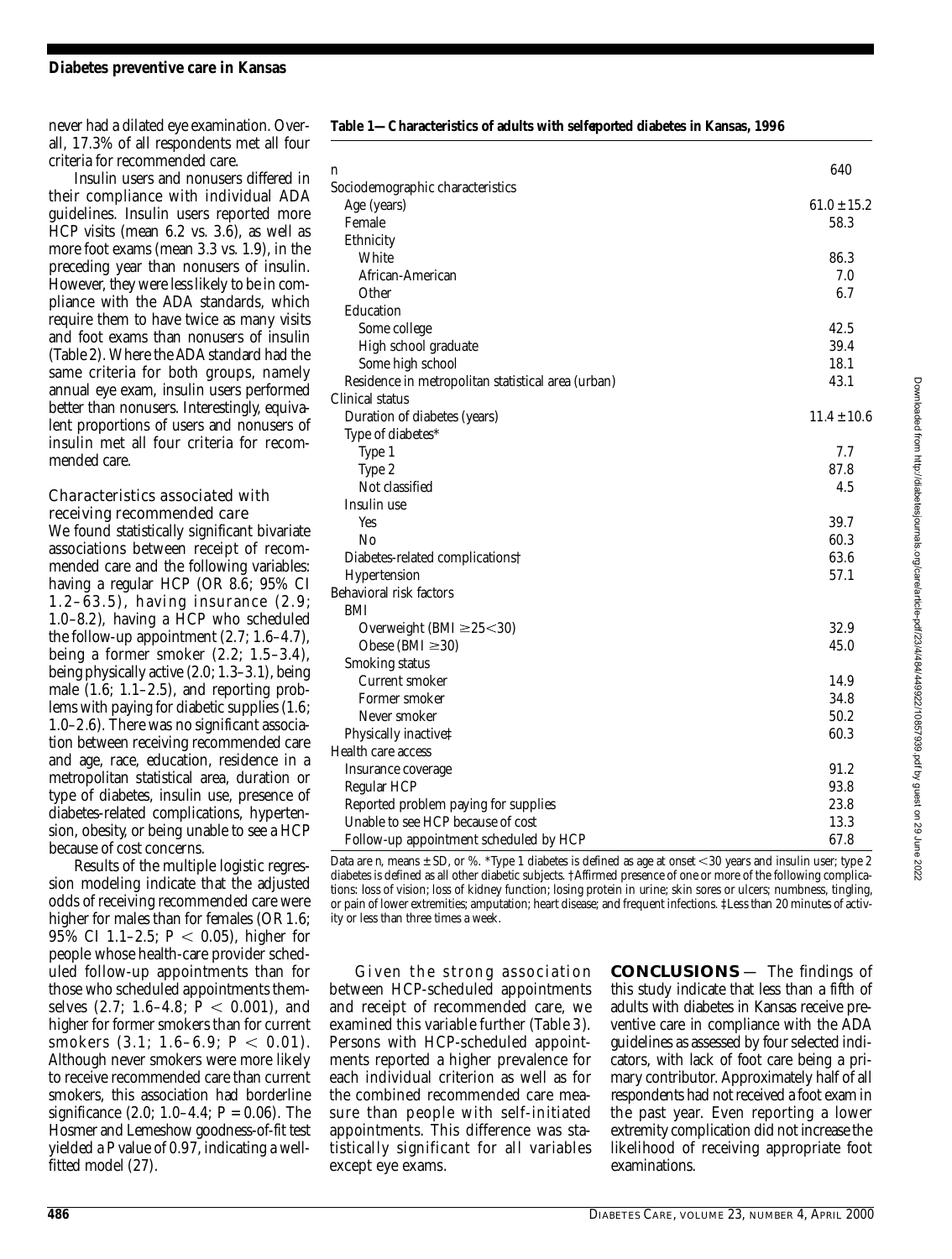| Criteria                       | Insulin users $(\%)$ | Non-insulin users (%) | ORs (95% CI)   |
|--------------------------------|----------------------|-----------------------|----------------|
| $HCP$ visits*                  | 49.6                 | 70.7                  | $0.4(0.3-0.6)$ |
| Foot checks <sup>†</sup>       | 23.2                 | 29.8                  | $0.7(0.5-1.0)$ |
| Blood pressure check‡          | 86.6                 | 90.2                  | $0.7(0.4-1.2)$ |
| Annual dilated eye examination | 72.4                 | 59.3                  | $1.8(1.3-2.5)$ |
| Recommended care <sub>S</sub>  | 16.9                 | 17.6                  | $1.0(0.6-1.5)$ |

Table 2—Prevalence of meeting ADA guidelines for preventive care by insulin use, Kansas, 1996as well as greater confidence in their ability

ORs are presented with non-insulin users as a reference group. \*Four or more visits per year for insulin users and two or more for nonusers. †Four or more foot examinations per year for insulin users and two or more for nonusers. ‡Blood pressure check within the past 6 months for both groups. §Respondents who met all four criteria.

We found that insulin users were no more likely than nonusers of insulin to receive care as recommended. Previous studies that reported a higher likelihood of receipt of care for insulin users compared with nonusers of insulin based their assessments solely on the presence of preventive care and not on the intensity of the practice (15,19). In our study, insulin users had a higher likelihood of receiving care as recommended only for care practices that were measured similarly for both groups (annual eye examination). Where the intensity of care was stricter for insulin users (frequency of visits to the HCP or foot examinations), proportionally fewer insulin users received recommended care. A similar pattern has also been reported with national data (13).

Several unique findings emerged from our study and highlight the complex interplay between provider characteristics and patient behavior. Respondents whose health-care providers scheduled the next appointment were more likely to receive recommended care. This association, to the best of our knowledge, has not been reported previously and needs further exploration. Having an appointment scheduled may promote access to care because patients may forget when they have to follow-up or call too late to be scheduled in a timely manner. However, it may indicate a provider who accepts g reater responsibility for patient outcomes, fulfills all elements of care, and schedules the follow-up visit. It may also be a marker for longitudinal health care rather than acute problem-oriented care.

We found that never and former smokers were more likely than current smokers to receive recommended care. This association was statistically significant for former smokers. Although former smoking status has been reported as being strongly associated with hypertension control, there are

no data linking former smoking status and diabetes care (28). However, current smokers are more likely to drop out of a structured diabetes-care program to improve glycemic control (29). Former smokers possibly have a different psychosocial profile from current or even never smokers. For example, their ability to quit smoking may be a marker for a raised consciousness toward improving other areas of their health. Alternatively, former smokers may be sicker, the severity of their illness causing them not only to quit smoking, but also to receive more care.

In our study, men were more likely than women to receive recommended care. Published literature contains many hypotheses about the effects of biological sex and psychosocial gender differentiation on health (30). Traditionally, sex differentials in health have been reported as a higher mortality rate for men and a greater morbidity and higher utilization of health services for women (31). Given these data, our finding that men were more likely to receive recommended care appears counterintuitive. However, males with diabetes have been reported to have lower  $HbA_{1c}$  levels and fewer complications,

to manage their diabetes, more social support, fewer lapses in self-care, and a higher quality of life compared with females with diabetes (32). The increased confidence of men with diabetes may possibly be due to the better care they receive. In a study of people with heart disease, men were significantly more likely than women to report their heart-related visits as being regularly scheduled as opposed to self-initiated (33). Men and women in our study were equally likely to have HCP-scheduled appointments (OR 0.7; 95% CI 0.5–1.1). But even among respondents with HCP-scheduled appointments, more men (26.6%) than women (17.6%) received recommended care (OR 1.7; 95% CI 1.0–2.8).

Several issues must be considered when interpreting the results of this study. To understand the correlates of receiving preventive care, we decided to use a summary measure to assess compliance with as many elements of diabetes preventive care as possible. Most previous studies have evaluated individual care practices (e.g., proportion of people with diabetes receiving one foot exam per year) and identified specific areas of deficiency. However, each component of the ADA guidelines addresses a different aspect of preventive care. None are complete in themselves, nor does receipt of one modify the need for the others. Because all aspects of care were not assessed in the survey, the summary measure we chose consisted of four separate measures: appropriate number of visits to the HCP and foot examinations per year, blood pressure monitoring, and an annual dilated eye examinations. We did not include measurements of glycosylated hemoglobin because nearly 75% of respon-

Table 3—Prevalence of meeting ADA guidelines for preventive care among patients with *p ro v i d e r-scheduled appointments compared with patients with self-initiated appointments, Kansas, 1996*

|                                   | Follow-up appointment (%) |                |                |
|-----------------------------------|---------------------------|----------------|----------------|
| Criteria                          | Provider-scheduled        | Self-initiated | ORs (95% CI)   |
| $HCP$ visits*                     | 71.8                      | 44.1           | $3.2(2.2-4.6)$ |
| Foot checks <sup>†</sup>          | 31.5                      | 17.3           | $2.2(1.4-3.4)$ |
| Blood pressure check <sup>+</sup> | 92.9                      | 81.2           | $3.1(1.8-5.3)$ |
| Annual dilated eye exam           | 66.8                      | 60.4           | $1.3(0.9-1.9)$ |
| Recommended care <sub>S</sub>     | 21.2                      | 8.9            | $2.8(1.6-5.0)$ |

ORs are presented with patients with self-initiated appointments as a reference group. \*Four or more visits per year for insulin users and two or more for nonusers. †Four or more foot examinations per year for insulin users and two or more for nonusers. ‡Blood pressure check within the past 6 months for both groups. §Respondents who met all four preceding criteria.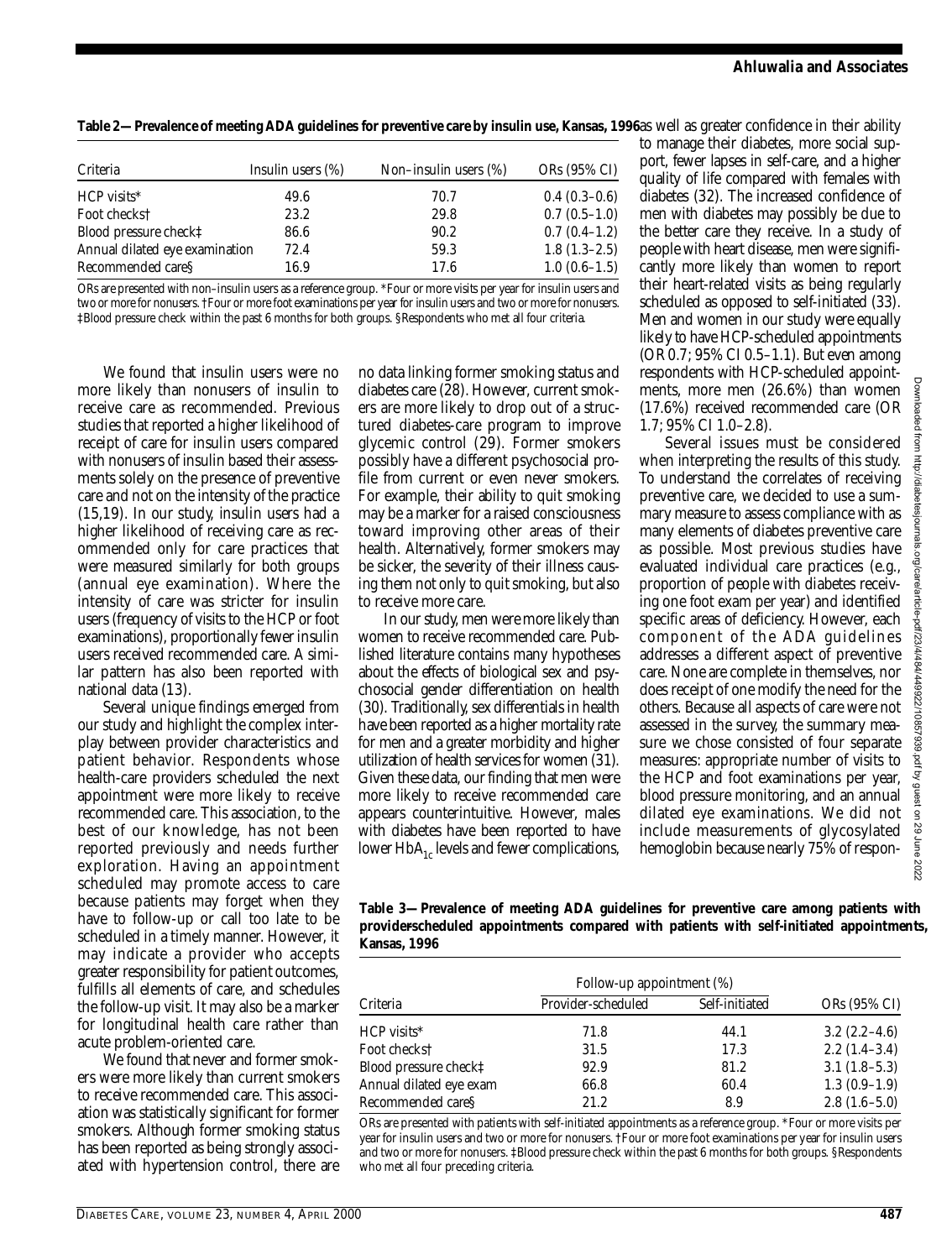dents were unaware of the term, precluding meaningful analysis. In using a measure where only those who met all four criteria were recognized as receiving recommended care, we lacked the sensitivity to assess variability across a continuum of care. Persons who did not meet any criteria were placed in the same category as those who met three of the four criteria. It is likely there is a difference in these groups. However, our study was not designed to answer that question, and we lacked the power to make any meaningful interpretation of such an ordinal scale.

In our study, identification of people with diabetes and the frequency of care practices depended on self-reported information and are subject to recall bias. Previous studies have documented considerable reliability and validity of self-identification of diabetes, as well as a high correlation between self-reported information by people with diabetes and corresponding medical record data  $(19,34-39)$ . We do not know, however, the proportion or characteristics of people who refused to participate by denying their diagnosis.

Our estimates may also be biased because we surveyed a sample of Kansas adults with diabetes who had a telephone. Thus, the results may not be generalizable to minority groups, people with lower income or education, or those who are unemployed, all of whom have lower telephone coverage rates (40). However, only 4% of households in Kansas do not have a telephone at any one time according to the U.S. Bureau of the Census.

#### Implications

In light of the findings of this survey, the Kansas Diabetes Program is planning the following initiatives: 1) conducting a directto-consumer quality care education campaign and organizing a community-level coalition to create a local expectation for p roviders to achieve excellence in care; *2*) encouraging employers to promote preventive care among contracted HCPs; and 3) working with HCPs to develop office p rotocols to improve care, such as having patients routinely remove their socks and shoes when they see their provider, standing orders for  $HbA_{1c}$  measurements, checklists to prompt HCPs, and scheduling return appointments.

Because the levels of diabetes preventive care found in Kansas are comparable with national estimates, similar approaches to improve the quality of diabetes care could be considered nationally. We encourage providers to consistently schedule their patients' follow-up appointments because it has a strong association with receipt of recommended care and can be easily implemented. In addition, incorporating preventive care algorithms and protocols into their routine practices could facilitate delivery of preventive care. Targeting care practices that are particularly low, such as foot examinations, may lead to substantial improvement in outcomes. Although the e ffectiveness of such interventions needs to be evaluated, implementation should not be delayed, since the current level of preventive care is poor. Further research also needs to explore provider characteristics and how they relate to delivery of preventive care.

This study also identified patient characteristics that were associated with receipt of recommended care. Sex differences need to be examined further; should other studies also document that care received by women differs from that received by men, interventions will need to focus on promoting improved health care for women with diabetes. Smoking, an independent cardiovascular risk factor, also decreased the likelihood of receiving recommended care in our study. Prevention messages targeting diabetic smokers should not only encourage cessation but also educate them about diabetes preventive care. Finally, educating providers, third-party payers, and people with diabetes about quality care must be a priority.

**References** 

- 1. Centers for Disease Control and Prevention: Diabetes Surveillance, 1997Atlanta, GA, U.S. Department of Health and Human Services, 1997
- 2 . American Diabetes Association: Economic consequences of diabetes mellitus in the U.S. in 1997. Diabetes Care 21:296-309, 1998
- 3 . The Diabetes Control and Complications Trial Research Group: The effect of intensive treatment of diabetes on the development and progression of long-term complications in insulin-dependent diabetes mellitus. *N Engl J Med329:977-986*, 1993
- 4. U.K. Prospective Diabetes Study Group: Intensive blood-glucose control with sulphonylureas or insulin compared with conventional treatment and risk of complications in patients with type 2 diabetes (UKPDS 33). *L a n c e t*352:837–853, 1998
- 5. U.K. Prospective Diabetes Study Group:

Tight blood pressure control and risk of macrovascular and microvascular complications in type 2 diabetes (UKPDS 38). *B M J* 317:703–713, 1998

- 6 . Litzelmann DK, Slemenda CW, Langefeld CD, Hays LM, Welch MA, Bild DE, Ford ES, Vinicor F: Reduction of lower extremity clinical abnormalities in patients with non-insulin dependent diabetes mellitus. *Ann Intern Med*119:36–41, 1993
- 7 . Javitt JC, Aiello LP, Chang Y, Ferris FL, Canner JK, Greenfield S: Preventive eye care in people with diabetes is cost saving to the federal government. Diabetes Care 17: 909–917, 1994
- 8 . The Diabetes Control and Complications Trial Research Group: Lifetime benefits and costs of intensive therapy as practiced in the Diabetes Control and Complications Trial. *J A M A*1276:1409–1415, 1996
- 9. U.K. Prospective Diabetes Study Group: Cost effectiveness analysis of improved blood pressure control in hypertensive patients with type 2 diabetes (UKPDS 40). *B M J* 317:720–726, 1998
- 10. Herman WH, Eastman RC: The effects of treatment on the direct costs of diabetes. *Diabetes Care*21 (Suppl. 3):C19–C24, 1998
- 11. Testa MA, Simonson DC: Health economic benefits and quality of life during improved glycemic control in patients with type 2 diabetes mellitus: a randomized, controlled, double-blind trial. JAMA 280:1490-1496, 1998
- 12. American Diabetes Association: Standards of medical care for patients with diabetes mellitus. *Diabetes Care* 19 (Suppl. 1):S8– S15, 1996
- 13. Beckles GLA, Herman WH, Engelgau MM, Aubert RE, Venkat Narayan KM, Williamson DF: Population based assessment of the level of care among adults with diabetes in the U.S. *Diabetes Care*21:1432–1438, 1998
- 14. Cowie CC, Harris MI: Ambulatory medical care for non-Hispanic whites, African-Americans, and Mexican-Americans with NIDDM in the U.S. Diabetes Care20:142-147, 1997
- 15. Harris MI: Medical care for patients with diabetes: epidemiologic aspects. *Ann Intern M e d*124:117–122, 1996
- 16. Weiner JP, Parente ST, Garnick DW, Fowles J, Lawthers AG, Palmer RH: Variation in office-based quality: a claims-based profile of care provided to Medicare patients with diabetes. JAMA 273:1503-1508, 1995
- 17. Kenny SJ, Newman JM, Smith PJ, Herman WH, Goldschmid MG: Survey of physician practice behaviors related to diabetes mellitus in the U.S.: physician adherence to consensus recommendations. *Diabetes Care* 16:1507–1510, 1993
- 18. Simon LP, Albright A, Belman MJ, Tom E, Rideout JA: Risk and protective factors associated with screening for complications in a health maintenance organization set-